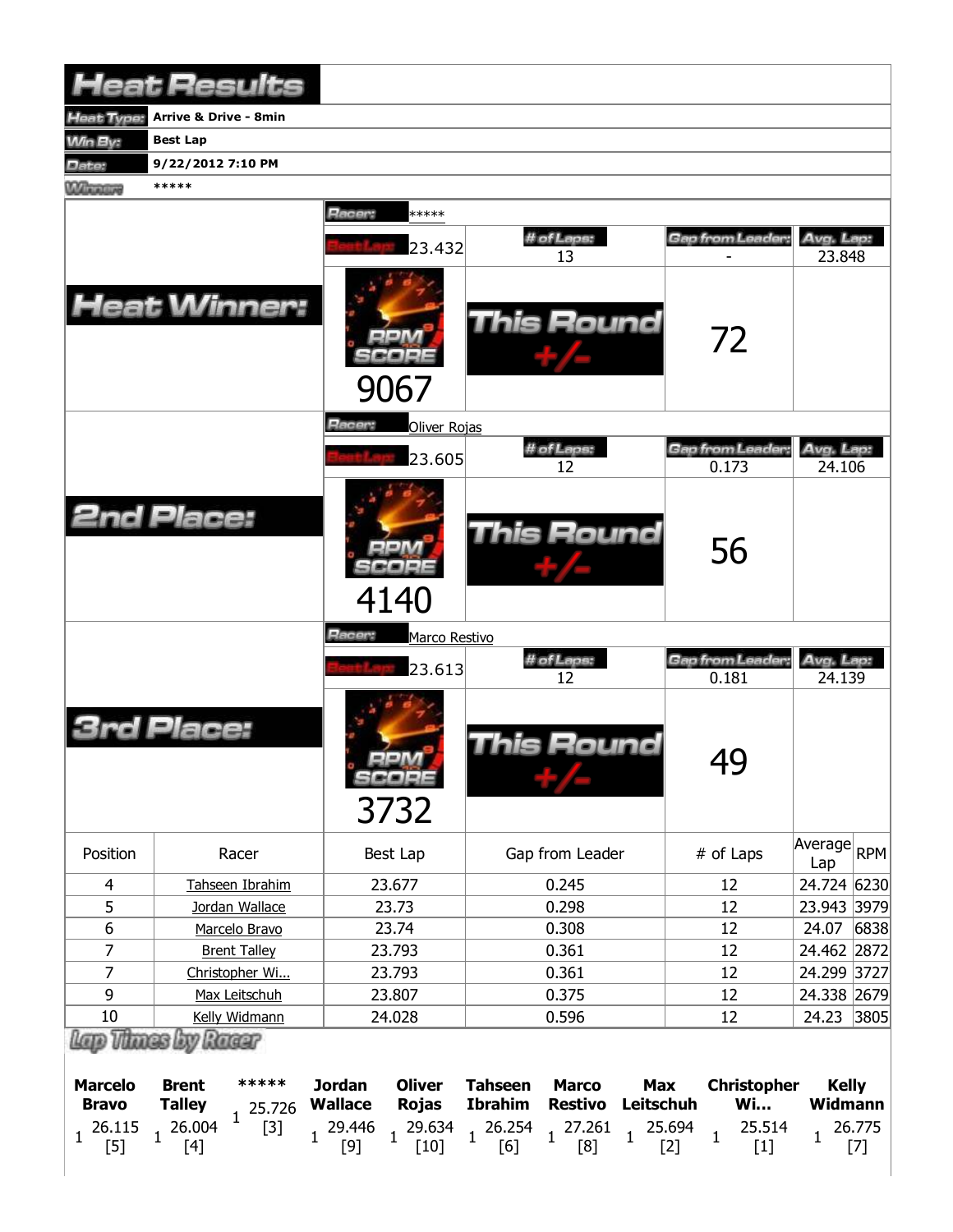| Marcelo<br>Bravo                  | <b>Brent</b><br>Talley                                       | *****                             | Jordan                                                                                                                               | <b>Oliver</b><br>Rojas | <b>Tahseen Marco</b>                                                                                                                                                                                       |             | <b>Max</b><br>Ibrahim Restivo Leitschuh                                                                                                                                                                                                                      | Christopher<br>Wi                 | <b>Kelly</b><br>Widmann           |
|-----------------------------------|--------------------------------------------------------------|-----------------------------------|--------------------------------------------------------------------------------------------------------------------------------------|------------------------|------------------------------------------------------------------------------------------------------------------------------------------------------------------------------------------------------------|-------------|--------------------------------------------------------------------------------------------------------------------------------------------------------------------------------------------------------------------------------------------------------------|-----------------------------------|-----------------------------------|
| 24.37<br>$[3]$                    | 2 24.734<br>$[9]$                                            | [4]<br>$3^{24.129}$ <sup>2</sup>  | 2 24.533 <b>Wallace</b><br>$2^{24.135}$<br>$[1]$                                                                                     | $[2]$                  | [10]                                                                                                                                                                                                       | [7]         | $2^{24.331}$ $2^{25.576}$ $2^{24.653}$ $2^{24.623}$<br>[6]                                                                                                                                                                                                   | $2^{24.658}$<br>[8]               | 2 24.534<br>[5]                   |
| $3^{24.27}$<br>$[3]$              | $3^{25.229}$<br>$[10]$                                       | $\left[1\right]$<br>$4^{24.096}$  | $3^{24.228}$<br>$[2]$                                                                                                                | [4]                    | $3\frac{24.378}{53}$ $3\frac{24.419}{53}$<br>[6]                                                                                                                                                           | [7]         | $3\frac{24.505}{5}$ $3\frac{24.563}{5}$<br>[8]                                                                                                                                                                                                               | 24.759<br>3 <sup>1</sup><br>[9]   | 3 24.367<br>[5]                   |
| $4^{24.032}$<br>$\lceil 1 \rceil$ | $4^{25.164}$<br>$[10]$                                       | [2]<br>$5^{24.159}$               | $4\frac{24.2}{1}$<br>[4]                                                                                                             |                        | 4  24.228  4  24.132  4  24.417  4  24.96<br>[5]  13]  [7]  4  24.96                                                                                                                                       |             |                                                                                                                                                                                                                                                              | 24.722<br>4 <sup>1</sup><br>[9]   | 4 24.601<br>[6]                   |
| 5 23.974<br>$[1]$                 | $5^{24.344}$<br>[9]                                          | [2]<br>$6^{23.988}$               | $5^{24.154}$<br>[4]                                                                                                                  |                        |                                                                                                                                                                                                            |             | 5  24.189  5  24.134  5  24.299  5  24.43<br>[5]  5  [3]  5  [7]  [10]                                                                                                                                                                                       | $5\quad 24.326$<br>[8]            | $5^{24.214}$<br>[6]               |
| $6^{23.858}$<br>$[1]$             | $6^{24.433}$<br>[10]                                         | $[3]$<br>$_7$ 23.772              |                                                                                                                                      |                        | $\begin{array}{ccccccccc} 6 & 23.883 & 6 & 24.262 & 6 & 28.745 & 6 & 24.407 & 6 & 24.27 \\ \left[2\right] & & & \left[5\right] & & & \left[4\right] & & & \left[8\right] & & & \left[7\right] \end{array}$ |             |                                                                                                                                                                                                                                                              | 24.445<br>$6\overline{6}$<br>[9]  | $6^{24.325}$<br>$\lceil 6 \rceil$ |
| $[3]$                             | $7^{23.932}$ $7^{24.394}$<br>[10]                            | [2]<br>$8^{23.649}$               | $[1]$                                                                                                                                | $\left(5\right)$       |                                                                                                                                                                                                            | $[6]$ $[4]$ | $7\frac{23.732}{51}$ $7\frac{24.068}{51}$ $7\frac{25.677}{51}$ $7\frac{24.028}{51}$ $7\frac{24.378}{51}$<br>[8]                                                                                                                                              | $7^{24.516}$<br>$\lceil 9 \rceil$ | $7^{24.151}$<br>$\lceil 7 \rceil$ |
| $[3]$                             | $8\begin{array}{l} 24.005 \\ 52 \end{array}$ 8 24.069<br>[8] | $\begin{bmatrix} 1 \end{bmatrix}$ | $9^{23.432}$ [2]                                                                                                                     | [7]                    |                                                                                                                                                                                                            | $[6]$ $[5]$ | $8\begin{array}{c ccccc}\n 23.867 & 8 & 24.136 \\ 6 & 121 & 8 & 24.042 \\ 121 & 8 & 161 & 8 \\ 131 & 8 & 161 & 8 \\ 141 & 8 & 161 & 8\n\end{array}$<br>[10]                                                                                                  | $8^{24.023}$<br>$\lceil 4 \rceil$ | 8 24.139<br>[9]                   |
| $9^{23.81}$<br>$\lceil 3 \rceil$  |                                                              | $9\frac{24.86}{100}$ [1]          | 9 <sup>23.699</sup><br>10 <sup>23.995</sup> <sup>9 23.699</sup><br>10 <sup>23.995</sup> <sup>10</sup> <sup>23.456</sup> <sup>9</sup> | [8]                    |                                                                                                                                                                                                            | $[4]$ (5]   | 9 23.899 9 24.055 9 23.912 9 23.946 9 24.16<br>[10]                                                                                                                                                                                                          | 9 24.247<br>[6]                   | 9 24.048<br>$[7]$                 |
| 10 24.752<br>$[3]$                | $\lceil 8 \rceil$                                            |                                   |                                                                                                                                      |                        |                                                                                                                                                                                                            |             | <sup>1</sup> [1] 10 <sup>23.752</sup> 10 <sup>23.98</sup> 10 <sup>23.887</sup> 10 <sup>23.876</sup> 10 <sup>24.149</sup><br>11 <sup>23.788</sup> <sup>[2]</sup> <sup>[2]</sup> <sup>[7]</sup> 10 <sup>23.887</sup> 10 <sup>23.876</sup> 10 <sup>24.149</sup> | 23.858<br>$10-10$<br>[4]          | 10 24.028<br>[9]                  |
| 11 24.023<br>[6]                  | 11 23.793                                                    | $[1]$                             | $1 + [3]$                                                                                                                            |                        |                                                                                                                                                                                                            |             | $11 \begin{array}{c c c c c c} 23.794 & 11 & 23.939 & 11 & 23.764 & 11 & 23.718 & 11 & 24.188 \\ \hline [3] & & [8] & & [4] & & [2] & & [10] & \end{array}$                                                                                                  | 23.942<br>11<br>$[7]$             | 11 24.079<br>[9]                  |
| 12 23.74<br>[6]                   | $12\frac{24.062}{r^{-1}}$ $12\frac{23.608}{r^{11}}$<br>$[7]$ | $13^{23.563}$                     | $12^{23.73}$<br>$[5]$                                                                                                                |                        | 12 <sup>23.605</sup> 12 <sup>23.677</sup><br>[2] <sup>12</sup> [4]                                                                                                                                         |             | 12 <sup>23.613</sup> 12 <sup>23.807</sup><br>[3] 12 [9]                                                                                                                                                                                                      | 23.793<br>12<br>$[7]$             | 12 24.042<br>[10]                 |
| 13                                | 13                                                           | $[1]$                             | 13                                                                                                                                   | 13                     | 13                                                                                                                                                                                                         | 13          | 13                                                                                                                                                                                                                                                           | 13                                | 13                                |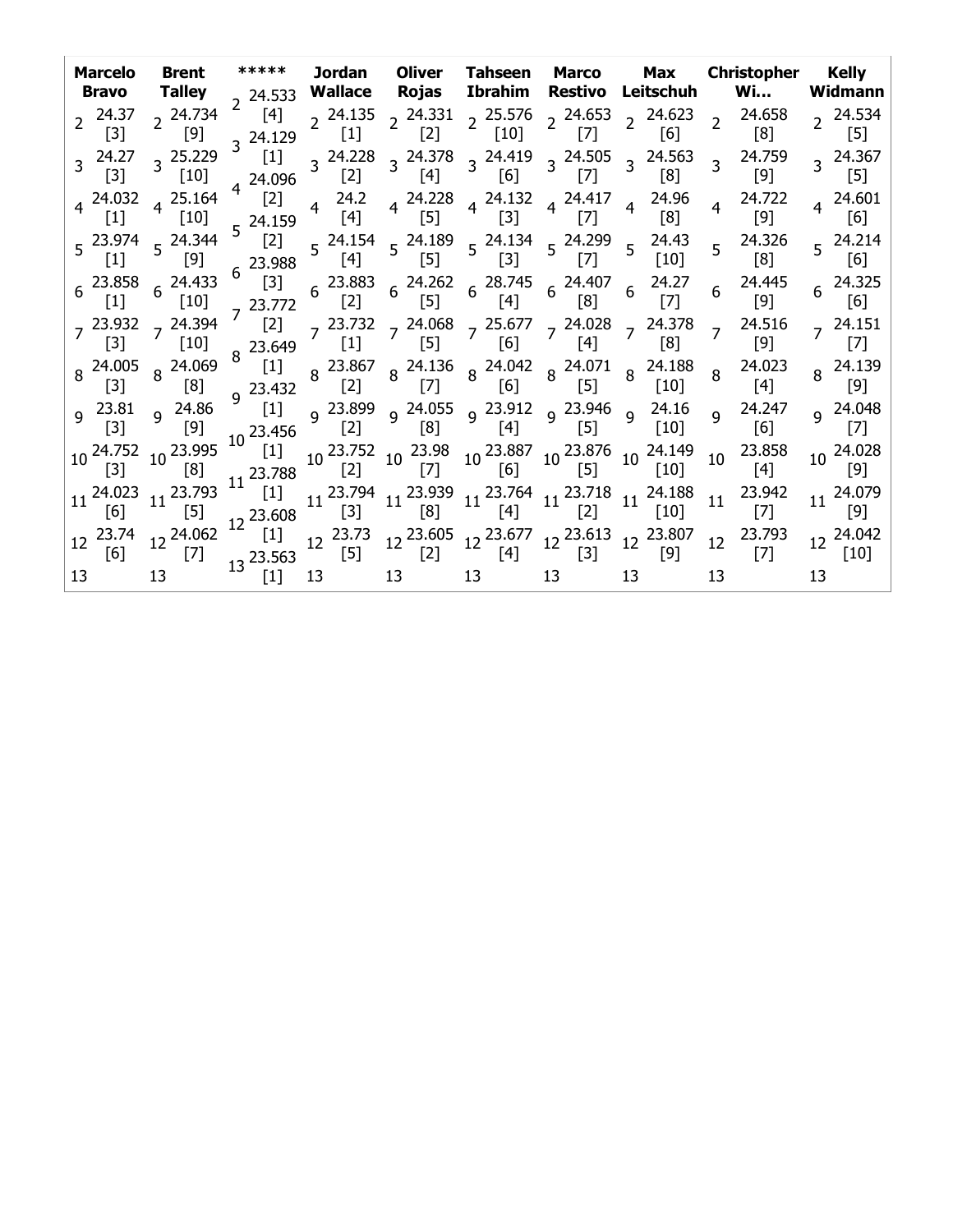|                                                      | <b>Heat Results</b>                                                                                                                                                          |                                                                                                                    |                                                                                                                               |                                                                                                    |                                                   |
|------------------------------------------------------|------------------------------------------------------------------------------------------------------------------------------------------------------------------------------|--------------------------------------------------------------------------------------------------------------------|-------------------------------------------------------------------------------------------------------------------------------|----------------------------------------------------------------------------------------------------|---------------------------------------------------|
| <b>Heat Type:</b>                                    | <b>Arrive &amp; Drive - 8min</b>                                                                                                                                             |                                                                                                                    |                                                                                                                               |                                                                                                    |                                                   |
| <b>Min By:</b>                                       | <b>Best Lap</b>                                                                                                                                                              |                                                                                                                    |                                                                                                                               |                                                                                                    |                                                   |
| Date:                                                | 9/22/2012 7:18 PM                                                                                                                                                            |                                                                                                                    |                                                                                                                               |                                                                                                    |                                                   |
| <b>MARGARY</b>                                       | <b>Scott Kern</b>                                                                                                                                                            |                                                                                                                    |                                                                                                                               |                                                                                                    |                                                   |
|                                                      |                                                                                                                                                                              | Racer:<br>Scott Kern                                                                                               |                                                                                                                               |                                                                                                    |                                                   |
|                                                      |                                                                                                                                                                              |                                                                                                                    | # of Laps:                                                                                                                    | Gap from Leader:                                                                                   | Avg. Lap:                                         |
|                                                      |                                                                                                                                                                              | 23.647                                                                                                             | 12                                                                                                                            |                                                                                                    | 23.898                                            |
|                                                      | <b>Heat Winner:</b>                                                                                                                                                          | 3760                                                                                                               | <b>This Round</b>                                                                                                             | 70                                                                                                 |                                                   |
|                                                      |                                                                                                                                                                              | Racer:<br><b>Steve Brooks</b>                                                                                      |                                                                                                                               |                                                                                                    |                                                   |
|                                                      |                                                                                                                                                                              | 23.702                                                                                                             | # of Laps:<br>13                                                                                                              | Gap from Leader:<br>0.055                                                                          | Avg. Lap:<br>23.939                               |
|                                                      | <b>2nd Place:</b>                                                                                                                                                            | 8090                                                                                                               | <b>This Round</b>                                                                                                             | 58                                                                                                 |                                                   |
|                                                      |                                                                                                                                                                              | Racer:<br><b>Patrick Ferro</b>                                                                                     |                                                                                                                               |                                                                                                    |                                                   |
|                                                      |                                                                                                                                                                              |                                                                                                                    | # of Laps:                                                                                                                    | Gap from Leader:                                                                                   | Avg. Lap:                                         |
|                                                      |                                                                                                                                                                              | 23.769                                                                                                             | 12                                                                                                                            | 0.122                                                                                              | 24.217                                            |
|                                                      | Place:                                                                                                                                                                       | $=$ $ \sqrt{2}$<br>SCORE<br>1926                                                                                   | This Round                                                                                                                    | 49                                                                                                 |                                                   |
| Position                                             | Racer                                                                                                                                                                        | Best Lap                                                                                                           | Gap from Leader                                                                                                               | # of Laps                                                                                          | Average<br><b>RPM</b><br>Lap                      |
| $\overline{4}$                                       | <b>SK Robert Orr</b>                                                                                                                                                         | 23.92                                                                                                              | 0.273                                                                                                                         | 12                                                                                                 | 24.324 2434                                       |
| 5                                                    | Mike Padgett                                                                                                                                                                 | 23.966                                                                                                             | 0.319                                                                                                                         | 12                                                                                                 | 24.492 2827                                       |
| 6                                                    | Ameer Waheed                                                                                                                                                                 | 23.975                                                                                                             | 0.328                                                                                                                         | 12                                                                                                 | 24.547 1606                                       |
| $\overline{7}$                                       | John Labay                                                                                                                                                                   | 24.146                                                                                                             | 0.499                                                                                                                         | 13                                                                                                 | 24.775 1979                                       |
| 8                                                    | Alexander Cumm                                                                                                                                                               | 24.174                                                                                                             | 0.527                                                                                                                         | 12                                                                                                 | 24.449<br> 3049                                   |
| 9                                                    | Weeeeee                                                                                                                                                                      | 24.403                                                                                                             | 0.756                                                                                                                         | 12                                                                                                 | 24.749 1319                                       |
| 10                                                   | <b>ROON</b>                                                                                                                                                                  | 24.551                                                                                                             | 0.904                                                                                                                         | 11                                                                                                 | 26.09<br>1248                                     |
| <b>Scott</b><br><b>Kern</b><br>37.192<br>1<br>$[10]$ | Lap Thass by Rassr<br><b>Steve</b><br><b>Alexander</b><br><b>Brooks</b><br>Cumm<br>25.151<br>25.819<br>$\mathbf{1}% \in\mathbb{Z}_{+}^{d}[z,\bar{z}]$<br>1<br>$[1]$<br>$[2]$ | <b>SK</b><br><b>Ameer</b><br><b>Robert</b><br><b>Waheed</b><br>Orr<br>27.881<br>1<br>25.902<br>[8]<br>$\mathbf{1}$ | <b>Mike</b><br><b>John</b><br>Labay<br><b>Padgett</b><br>26.31<br>25.919<br>$\mathbf{1}$<br>$\mathbf{1}$<br>1<br>[6]<br>$[4]$ | <b>Patrick</b><br><b>ROON</b><br><b>Ferro</b><br>30.806<br>$\mathbf{1}$<br>26.53<br>$[9]$<br>$[7]$ | <b>Weeeeee</b><br>25.937<br>$\mathbf{1}$<br>$[5]$ |